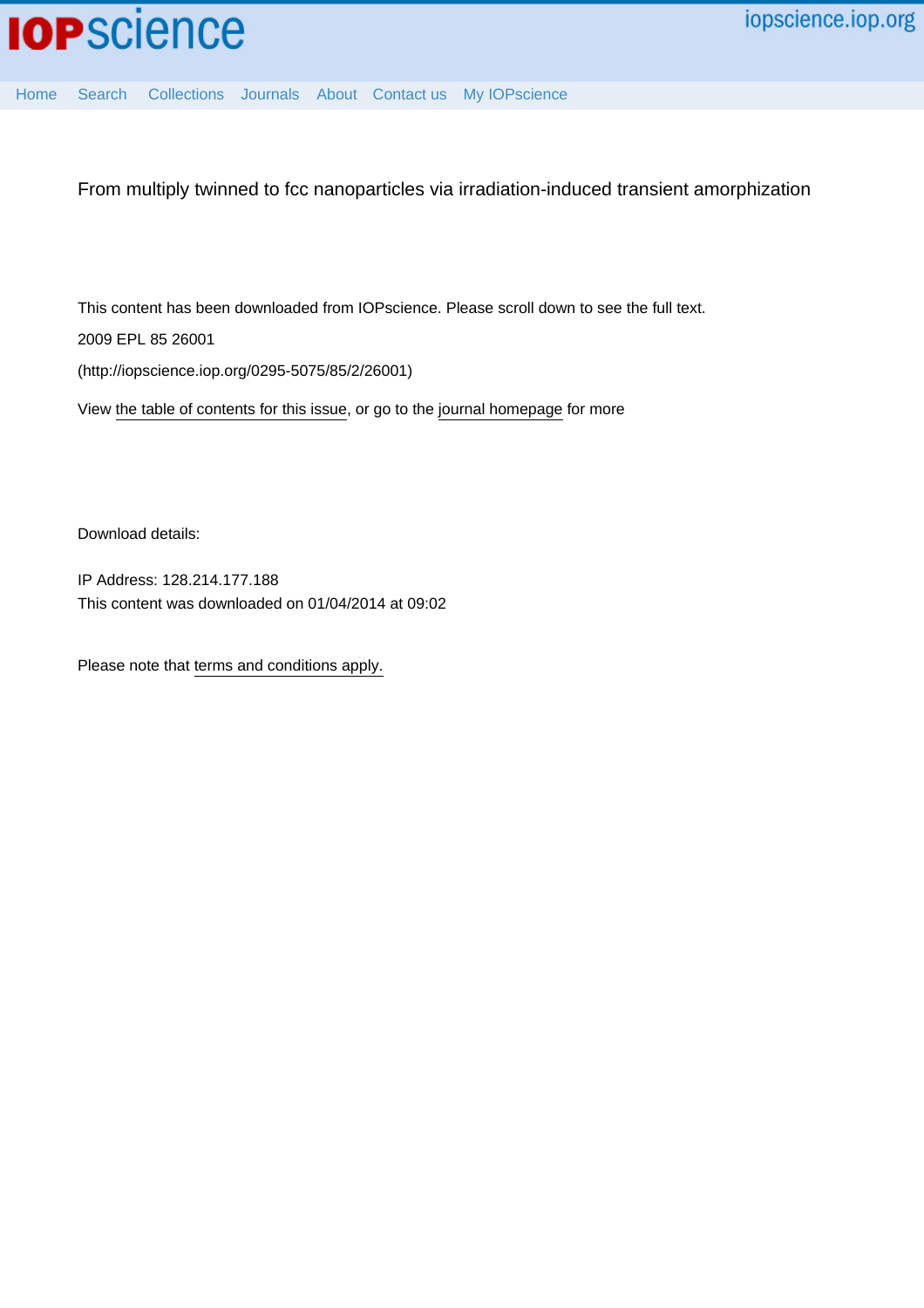

## From multiply twinned to fcc nanoparticles via irradiation-induced transient amorphization

T. T. JÄRVI<sup>1(a)</sup>, D. POHL<sup>2</sup>, K. ALBE<sup>3</sup>, B. RELLINGHAUS<sup>2</sup>, L. SCHULTZ<sup>2</sup>, J. FASSBENDER<sup>4</sup>, A. KURONEN<sup>1</sup> and K. NORDLUND<sup>1</sup>

<sup>1</sup> Department of Physics, University of Helsinki - P.O. Box  $43$ , FI-00014 Helsinki, Finland, EU

<sup>2</sup> IFW Dresden, Institute for Metallic Materials - P.O. Box 270116, D-01171 Dresden, Germany, EU

 $3$  Institut für Materialwissenschaft, Technische Universität Darmstadt - Petersenstr. 23, D-64287 Darmstadt, Germany, EU

<sup>4</sup> Institute of Ion Beam Physics and Materials Research, Forschungszentrum Rossendorf - P.O. Box 510119, D-01314 Dresden, Germany, EU

received 14 August 2008; accepted in final form 13 December 2008 published online 22 January 2009

PACS 64.70.Nd – Structural transitions in nanoscale materials PACS 61.43.Dq – Amorphous semiconductors, metals, and alloys PACS  $61.80.-x$  – Physical radiation effects, radiation damage

Abstract – We present experimental evidence for structural transformation of multiply twinned CuAu nanoparticles to single-crystalline morphology by 0.5 keV helium irradiation. This finding is unexpected as the stability of twin boundaries should not be affected by ion-beam–induced Frenkel pairs. Molecular-dynamics simulations reveal, however, a new transformation mechanism based on transient amorphization of the particle. By comparing with irradiation simulations of elemental nanoparticles, as well as alloyed bulk samples and surface cascades, we show that this transformation route is only present in alloyed particles. Moreover, the observed amorphization is more efficient for twinned than single-crystalline particles. This, together with the fast recrystallization kinetics in CuAu, explains the experimentally observed untwinning process.

Copyright  $\odot$  EPLA, 2009

Introduction. – The structure of nanoparticles generally has a strong influence on their physical properties. In particular, the magnetic properties of binary transition metal particles depend strongly on their structure [1]. Ion irradiation of supported particles is a means to induce structural phase transformations and thus allows for some control over the particle properties. For example, the  $L1_0$ order in FePt particles is enhanced by He-irradiation due to the production of athermal vacancies [2]. FePt particles also undergo structural transformation from multiply twinned icosahedral (I) to single-crystalline (SC) fcc structures upon 5 keV He-irradiation [3]. The mechanism of this transformation, however, is unclear as one would not expect irradiation-induced Frenkel pairs to remove twin boundaries. Recently, we showed [4] that twinned elemental Pt particles with a high thermodynamic driving force for untwinning remain unaltered under irradiation, thus leaving the transformation mechanism in alloyed particles an open question.

In the present letter, we elucidate the response of CuAu nanoparticles to light ion irradiation and propose a mechanism for the irradiation-induced untwinning. Similar to FePt, bulk CuAu exhibits  $L1_0$  ordering in its bulk equilibrium state, providing another system where the effect of ion irradiation can be studied both with experiments and molecular dynamics simulations.

## Methods. –

Experimental. CuAu nanoparticles with mean diameter of about 5 nm and a narrow-size distribution were prepared through inert gas condensation at a pressure of  $p_{Ar} = 1.5$  mbar. After nucleation and growth within an aggregation volume, they were ejected into high vacuum via differential pumping and deposited onto carbon-coated nickel grids [5]. The particles were well separated on the surface, with an average interparticle distance of 10 nm. Structural characterization was carried out with highresolution transmission electron microscopy (HRTEM) using aberration-corrected FEI Titan<sup>3</sup> 80-300 and Philips Tecnai F30 microscopes (both operated at 300 keV and

 ${}^{\rm (a)}\rm E\text{-}mail:$ tommi.t.jarvi@helsinki.fi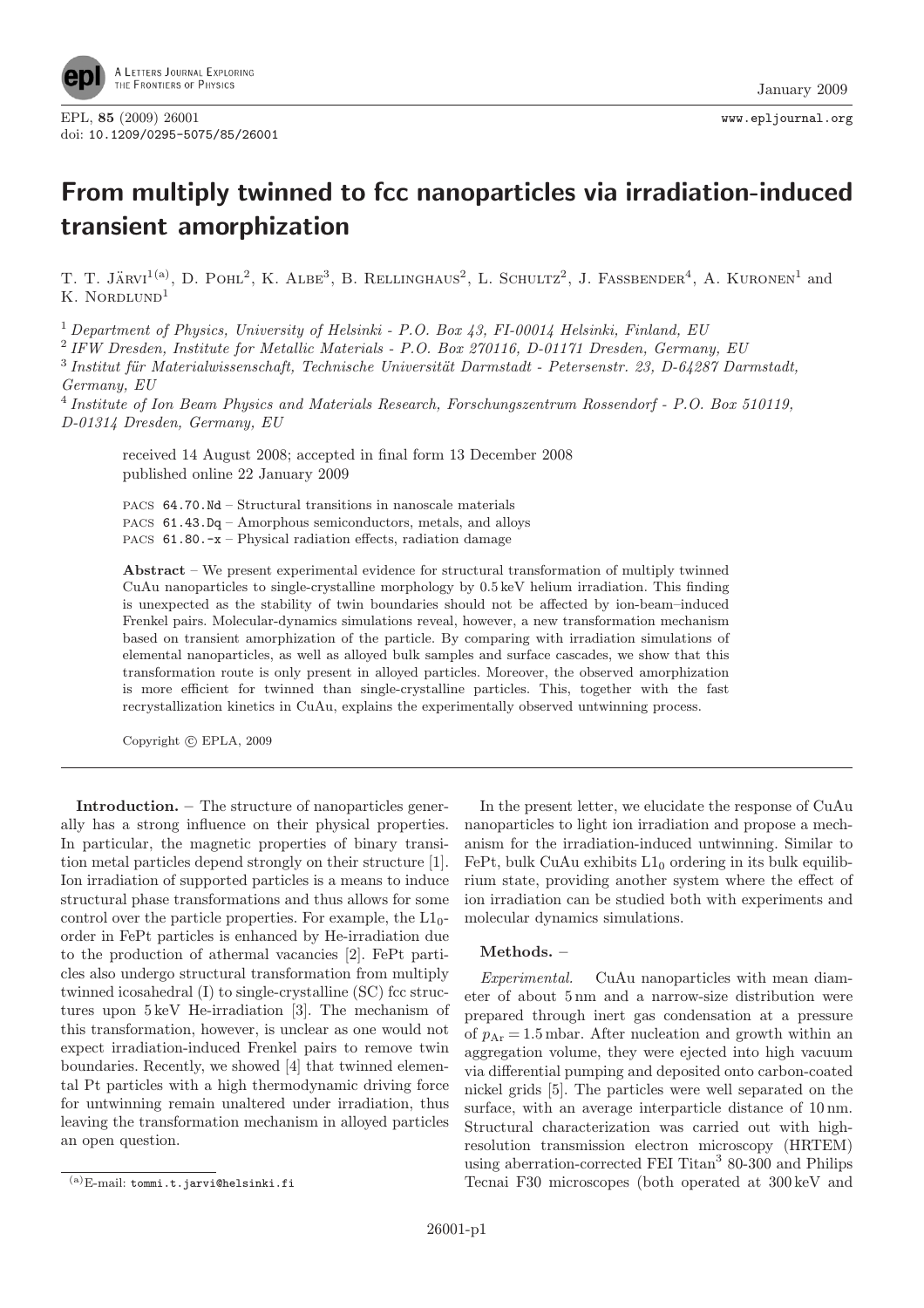

Fig. 1: Typical CuAu-particle morphologies before and after He<sup>+</sup> irradiation. a) Before: Icosahedron along its twofold symmetry axis. b) Single-crystal particle found after irradiation. (The insets show the Fourier transform of the original image.)

equipped with field emission guns). The composition of the particles was analysed using energy dispersive X-ray spectrometry (EDXS). As the beam size size is much larger than the nanoparticles, we measured the average nanoparticle composition over an area of about  $(100 \text{ nm})^2$ .

The as-prepared particles were irradiated with 0.5 keV helium ions at a relatively high fluence of  $3 \cdot 10^{17}$  ions/cm<sup>2</sup> at room temperature. The irradiation was carried out under high-vacuum conditions using the low-energy ion implanter DANFYSIK 1050 with an ion current density of  $2 \mu A/cm^2$ .

Theoretical. To investigate the energetics of the particles and the kinetics of the irradiation process, we applied molecular-dynamics simulations. Interatomic interactions were described by the embedded-atom-method [6] (EAM) potentials of Foiles et al. [7]. (Other potentials will be discussed below). At short distances these were smoothly joined to the universal repulsive Ziegler-Biersack-Littmark potentials [8] that were also used to describe the ionmetal-interactions. Inelastic energy losses due to electronic stopping were included for atoms with kinetic energy higher than  $5 \text{ eV}$  [8].

Results. – Thorough statistical analysis by HRTEM revealed that the as-prepared particles were predominantly multiply twinned particles (MTPs) of icosahedral structure. In fig. 1a), such a particle is shown along its twofold symmetry axis with the power spectra, obtained by fast Fourier transformation (FFT) of the original image. The as-deposited particles were found to be chemically disordered, the composition being  $Cu<sub>50</sub>Au<sub>50</sub>$  within an accuracy of  $\pm 3$  at.%.

After irradiation the structural analysis indicated that the as-prepared icosahedral MTPs had transformed into other morphologies like single-crystalline, singly twinned, and decahedral particles. In particular, a dramatic untwinning was observed, with 64% of the particles being single crystalline after irradiation. The percentages of different morphologies before and after irradiation are given in table 1.

As the crystal structure of every individual particle is visible in the HRTEM, ordered particles are identified by a superstructure in the diffractogram. No promotion of the

Table 1: Structural characterization of the CuAu nanoparticles before and after 0.5 keV helium irradiation. All values are percentages obtained by counting ∼ 150 particles.

|        | Single crystalline   Icosahedral   Other |    |    |
|--------|------------------------------------------|----|----|
| before |                                          | 58 |    |
| after  |                                          |    | 33 |

 $L1_0$  ordering was observed upon irradiation, demonstrating that the percentage of ordered particles must be at least below 1%.

For fluences as high as used here, sputtering becomes important especially for nanoparticles [9], the mean particle diameter decreasing from 5.6 to 3.3 nm. Also, somewhat surprisingly, the particle composition did not change within the experimental uncertainty given above, even though some preferential sputtering effects could be expected. A SRIM [10] calculation indicates that in random CuAu, the sputtering yields of the components under 0.5 keV He irradiation are 0.084 for Cu and 0.059 for Au atoms (both  $\pm 0.002$ ). However, one should note that the surface is expected to be enriched by Au because of its lower surface energy, the same being observed for Pt in FePt [11]. Surface-enrichment will thus compensate for preferential sputtering. Also, the surface-enrichment will protect the particles from oxidation.

The above results are in line with previous experiments on FePt particle irradiation [3], where also lower fluence effects were discussed. We have also made additional experiments on both FePt and CuAu irradiation at different energies, showing similar results. This work will be discussed in detail elsewhere [12].

The fact that elemental metal nanoparticles do not seem to untwin under irradiation [4] suggests that the mechanism is related to the alloyed nature of the system. In order to elucidate the difference between alloyed and elemental particles, we applied molecular-dynamics simulations to investigate the energetics of the particles and the kinetics of the irradiation process.

To study the effect of irradiation on CuAu nanoparticles, we simulated consecutive 3 keV helium impacts on a free, chemically disordered, 3871 atom icosahedral particle. (0.5 keV and 3 keV ions produce qualitatively similar cascades. Experiments at other energies than 0.5 keV will be reported elsewhere [12].) The same procedure was used before for He irradiation of twinned Pt particles and is described in detail in ref. [4].

Surprisingly, and in contrast to the results for elemental Pt and Au [4,9], the simulations show that amorphization takes place for CuAu nanoparticles under irradiation. The average number of amorphized atoms per incoming ion was  $\sim$  4 (see footnote <sup>1</sup>).

<sup>1</sup>Amorphous atoms were detected using the algorithm, based on bond correlation using spherical harmonics, described in ref. [13]. With this analysis, the atoms could be separated to amorphous (liquid-like) and crystalline (fcc, grain boundary, etc., with correlated bonds) ones almost perfectly, giving a working definition of an amorphous atom.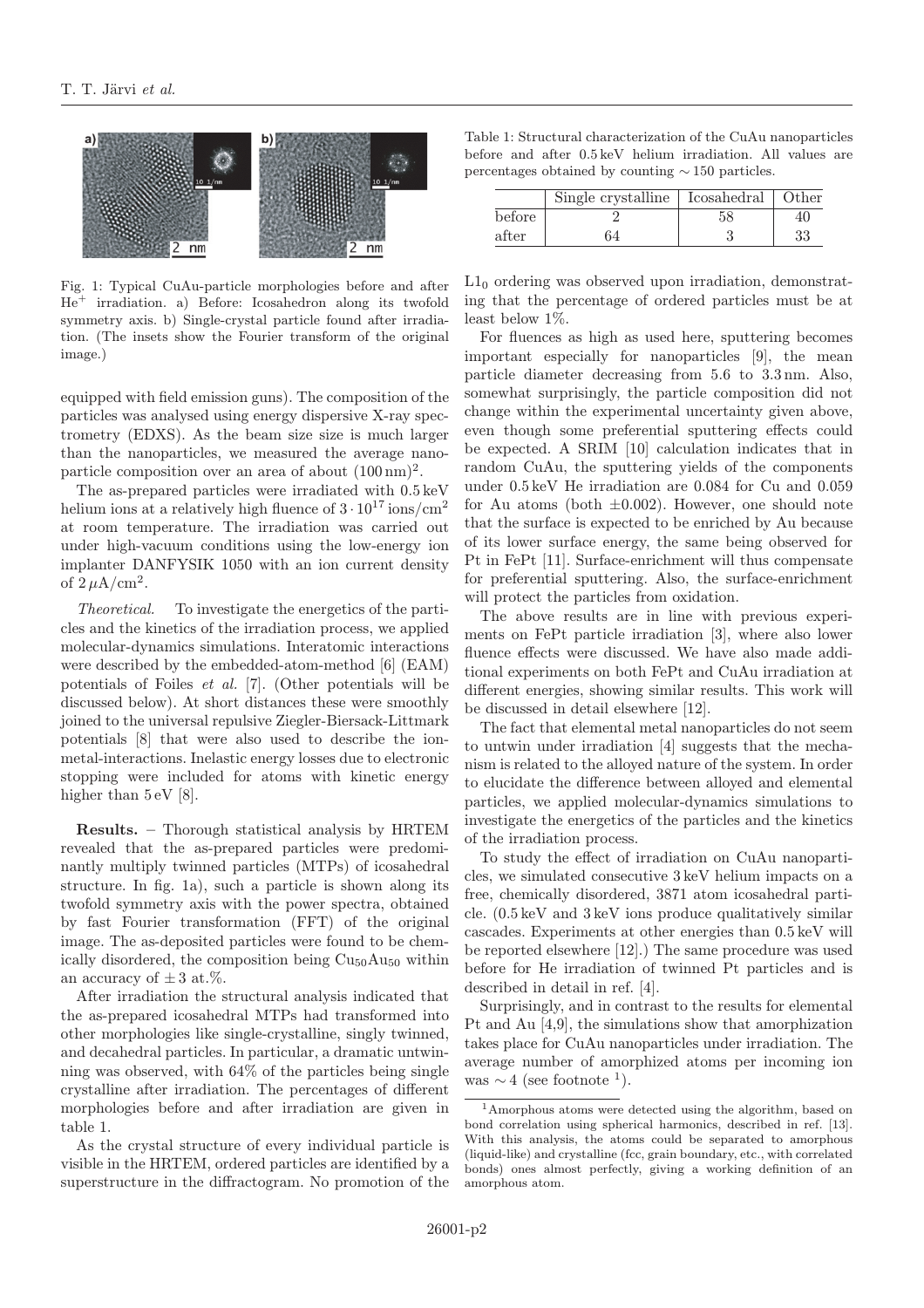In order to elucidate whether the finding of amorphization in twinned particles is a result of the alloyed nature, the internal structure, or the finite size, we carried out additional simulations of consecutive 300 eV cascades in defect free bulk CuAu samples as well as cascades close to a surface and twin boundary. As grain boundaries may enhance amorphization [14,15], the (111)-orientation was chosen for the bulk surface system and a stacking, where every fourth atomic layer was a twin boundary, was created. In all systems, Cu and Au were chemically disordered, as such was the case for the experimentally irradiated particles.

A cascade was initiated by giving a random atom the above recoil energy in a random direction and letting the system thermalize for 25 ps from the start of the cascade. In the case of nanoparticles, the particle was placed in vacuum and quenched to 0 K before a new cascade was started. In bulk, uniform irradiation was achieved by translating the system randomly around the periodic boundaries before each cascade. The recoil was then initiated in the center of the cell (in the surface case, this was done only in directions perpendicular to the surface) and temperature control was applied on the (nonopen) cell boundaries. The amorphization as a function of the number of cascades was determined by averaging over 10 series of cascades.

In the bulk cases, both with and without the surface and stacking faults, no amorphization occurred. It is thus clear that the alloyed nature of the system is not sufficient to cause amorphization. This is in accord with previous results as, although there are to our knowledge no prior experimental irradiation studies of CuAu, irradiation of bulk  $Cu<sub>3</sub>Au$  and FePt have been reported [16–20], but with no signs of amorphization. Few models are available to judge the amorphization susceptibility of a specific alloy under irradiation, one such model being the segregation charge transfer model [21]. Also according to this, neither FePt nor CuAu should amorphize under irradiation in bulk.

Cascades in the  $\sim$  4 nm nanoparticle, on the other hand, caused amorphization with a steady rate, as shown in fig. 2. The amorphization tended to initiate at the particle surface, although also the inner parts were amorphized before the whole surface lost its crystallinity. The easier amorphizability of the particle compared to the bulk systems is mainly due to two effects. First, contrary to what happens in bulk, the interstitial component of a Frenkel pair produced by irradiation is able to escape, greatly diminishing the ballistic recombination probability of Frenkel pairs and thus allowing for an increased vacancy concentration as compared to the bulk case. Second, the vacancy-induced strain fields destabilize the lattice structure, an effect which is even more pronounced in an alloy with different atomic radii. Due to the close vicinity of the particle surface, the elastic driving force for restoring the lattice is much smaller than in the bulk case and the particle stays amorphous.



Fig. 2: Fraction of crystalline atoms as a function of the number of 300 eV cascades per atom in the icosahedral CuAu nanoparticle and bulk. The inset shows the cases of singlecrystalline (SC) and icosahedral (I) FePt nanoparticles. (The particle sizes are 3871 (I) and 3739 (SC) atoms.)

The conclusion from the above discussion is that we observe an obvious difference between the response of nanoparticles and bulk matter to He irradiation. Further, neither the alloyed nature of the system nor the nanocrystallinity by itself produces amorphization under irradiation, both being needed to sufficiently destabilize the crystalline phase. This leads to a transformation route that has not been considered for binary metallic alloys. In the following, we establish the connection between amorphization and the experimentally observed untwinning. We discuss first the role of particle morphology in amorphization and then the kinetics of recrystallization by which the crystalline phase is restored.

To study the role of the particles' morphology in the amorphization, the cascade simulation described above was repeated for a single-crystalline CuAu particle of similar size, but essentially the same rate of amorphization was found as for the icosahedral particle. This is because the Foiles potential, typically for EAM, underestimates the stacking fault energies, making the I and SC phases similar in energy.

Thus, in order to reveal the role of particle structure on amorphization, as well as to verify the amorphization for another alloy, the particle cascade simulations were repeated for FePt by means of an angular-dependent bondorder potential (BOP) [22]. In FePt, the energy difference between icosahedral and single-crystalline particles is very high and is accurately described by the BOP, the twin boundary energy being  $\gamma_{TB} = 166 \frac{\text{mJ}}{\text{m}^2}$ . (see ref. [23] for a detailed discussion). The resulting progress of amorphization is shown in the inset of fig. 2. Now, the rate of amorphization for the icosahedral phase is over a factor of two higher than that for the single-crystalline one, demonstrating that the presence of twin planes affects the material's behavior under ion irradiation. This result is in accordance with previous studies, where amorphization has been found to occur preferentially near grain boundaries [14,15].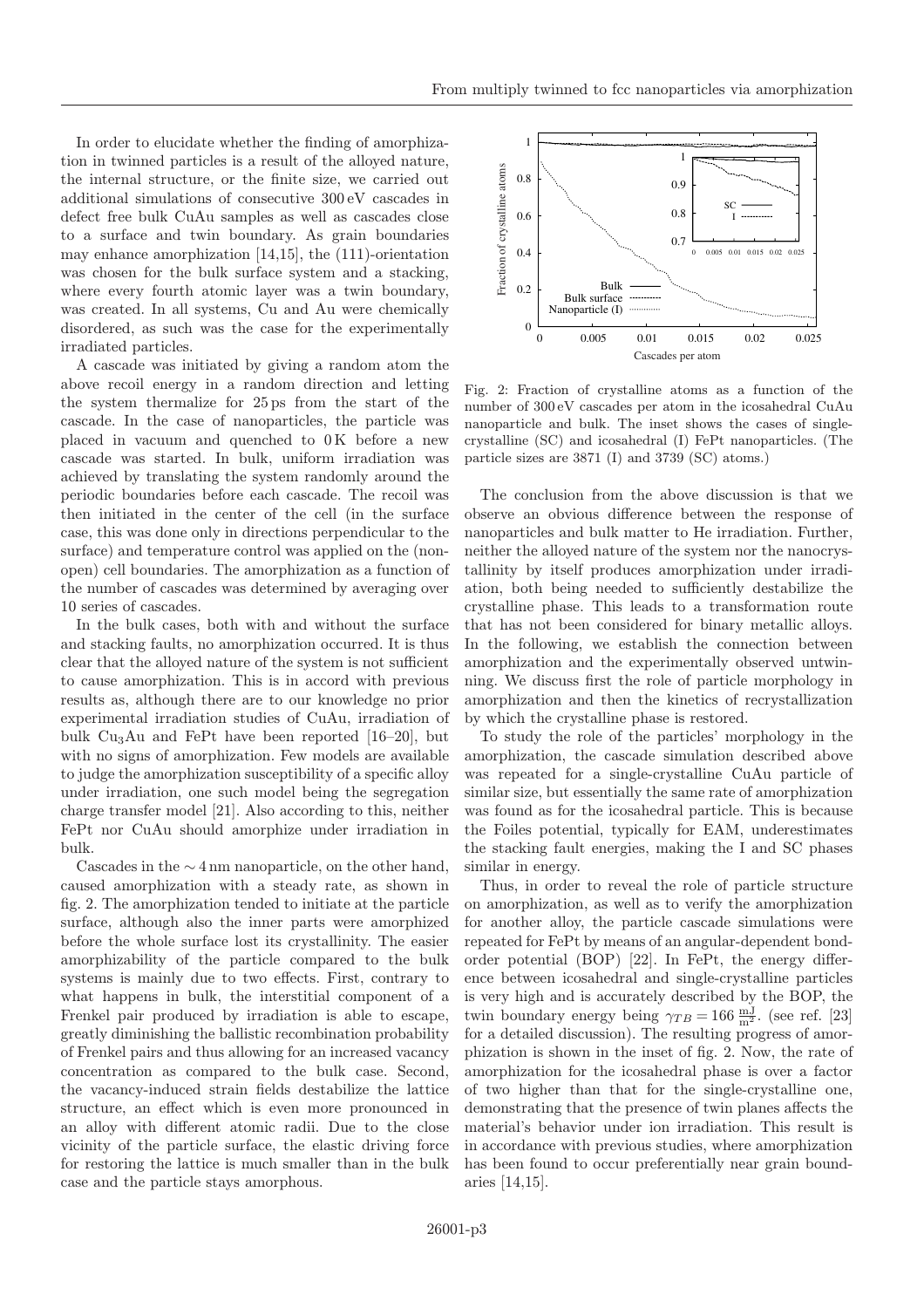

Fig. 3: Energies of chemically ordered  $(L1<sub>0</sub>)$  and disordered icosahedral (I), single-crystalline (SC), and amorphous CuAu particles with the Foiles potential. Energies of bulk phases are shown as horizontal lines.

The next question that has to be addressed is the connection between amorphization and the experimentally observed disappearing of grain boundaries, as no amorphous structures were observed in the experiments. The critical factors are the stability of the ion-induced amorphous structure and the recrystallization rate. In order to estimate thermodynamic driving forces, the energies of amorphous<sup>2</sup>, icosahedral and single-crystalline CuAu particles were calculated for ordered and disordered configurations (see fig. 3). The amorphous particles are thermodynamically not stable but relatively low in energy. The recrystallization kinetics are thus crucial for the occurrence of the amorphous phase.

We estimated the possible range of values for the recrystallization activation energy from a simple kinetic consideration. An effective recrystallization rate can be written as

$$
dN_{am}/dt = -N_{am}\Gamma_0 e^{-E/kT},\qquad(1)
$$

 $N_{\rm am}$  being the number of amorphous atoms. As parameters, we used a particle radius of 2.2 nm and the experimental irradiation parameters above, with a prefactor of  $\Gamma_0 = \frac{1}{ps}$ . A damage production of 4 atoms per He, obtained above from the simulation taking the impacting He ions into account explicitly, was used.

Two limiting cases can be used to set bounds on the activation energy. Considering the amount of damage produced by a single ion, after the time it takes on average for the next ion to impact, gives (at  $300 \text{ K}$ ), a limit of  $\sim 0.7$  eV for the activation energy. For values lower than this, there is some healing before the next ion impact. On the other hand, consider a 3000 atom particle, assumed to be completely amorphized by irradiation. Such a particle

should crystallize in, say, 24 h in order not to be observed in the present experimental setup. This restriction gives an upper limit of  $\sim$  1 eV to the activation energy, a value consistent with previous results [24], where the same limiting value was found to be required for amorphization of bulk intermetallics. For values between the two limits, the particle would be amorphized completely by the irradiation and subsequently recrystallized.

The recrystallization barrier from the amorphous to the crystalline phase for the Foiles potential was determined<sup>3</sup> to be 60 meV below and 300 meV above the glass transition temperature ( $\sim$  400 K), displaying behavior similar to diffusion in amorphous alloys [25].

Such a low barrier indicates that amorphized CuAu would not be observed in experiments without other factors, such as an amorphous matrix, hindering recrystallization. The experimental scenario is clearly the domain where the particle only amorphizes partially. The rate of damage production, obtained above from the simulation taking the ions into account explicitly, would predict full amorphization with a dose of  $4 \cdot 10^{15} \frac{1}{cm^2}$  in a scenario without healing, a dose two orders of magnitude lower than the one used in the experiment. The high recrystallization rate obtained from the Foiles potential, and the fact that amorphous (bulk) CuAu and FePt have not been observed upon irradiation, shows that instead of amorphizing completely, the particles experience some healing during irradiation. This is in agreement with the large dose required to induce the structural transformation.

The grain boundaries thus disappear due to migration caused by recrystallizing amorphous pockets. It has been shown [26] that collision cascades cause bending/migration of high-angle grain boundaries. The same effect is observed in the present case, for twin boundaries in the presence of recrystallizing amorphous pockets. To demonstrate this in a model system, we created an amorhous pocket ontop of a planar twin boundary in FePt. (FePt was chosen since the BOP reproduces its twin boundary energy,  $\gamma_{TB} = 166 \frac{\text{mJ}}{\text{m}^2}$ . The pocket was created with a vacancy concentration of 5% mimicking that corresponding to an irradiated alloy. Subsequent annealing of the pocket at a high temperature (1400 K) for 0.5 ns resulted in the configuration shown in fig. 4, where the atoms have been colored according to their structure, as determined using common neighbour analysis [27]. The recrystallization has led to a part of the twin boundary migrating by one atomic layer.

Thus, successive recrystallization of amorphous pockets created by the irradiation will allow for the bending/ migration of the twin boundaries. This, together with the thermodynamic driving force to untwin and the preference to amorphize near grain boundaries, leads to

<sup>2</sup>Amorphous particles were prepared by cooling a molten particle with a rate of  $1 K/ps$ . In the process, the particle surface was enriched with gold but the inner part was left homogeneous. The energy difference between a particle obtained in this manner and one where the surface was made copper-enriched by reversing the atomic species was notable,  $e.g., \sim 40 \,\mathrm{meV/atom}$  for the 3871 atom particle, illustrating the range of energies of different amorphous configurations.

<sup>3</sup>The barrier was determined by simulating a half-amorphous, half-crystalline cell at several temperatures ranging from 100 K to 700 K. Recrystallization rates were obtained by following the number of crystalline atoms as a function of time for roughly 1 ns. An Arrhenius equation was fitted to the rates thus obtained.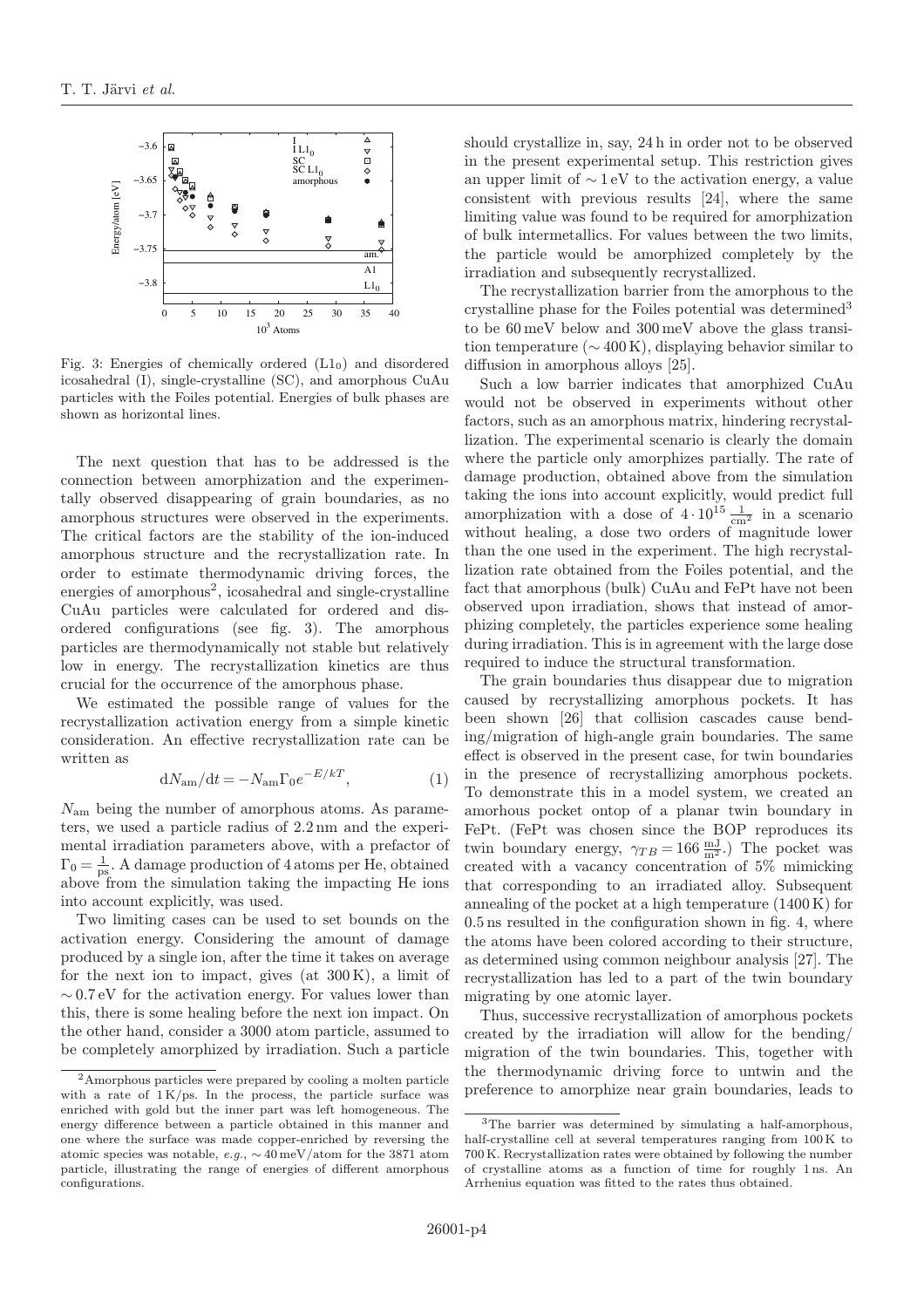

Fig. 4: Recrystallized amorphous pocket in FePt, showing a bent twin boundary (line) as well as clustered vacancies. The atoms have been shaded according to structure: twin boundary (lightest), fcc, and other (darkest).



Fig. 5: Schematic free-energy plot illustrating the proposed mechanism. Thermal recrystallization of amorphous pockets created by irradiation allows the particles to reach the singlecrystalline A1 phase.

the annihilation of the twins. The main elements of the process are illustrated in fig. 5.

Discussion. – To our knowledge, this is the first time amorphization of nanoparticles has been reported for alloys that do not amorphize in bulk. It should be noted, however, that previous studies have provided hints of a similar effect in embedded metal clusters [28], although for embedded particles, the effect of mixing with the matrix cannot easily be excluded. Moreover, evidence for reduced resistance to amorphization has turned up for nanocrystals and embedded nanoalloys [15,29,30] (that do amorphize in bulk) and it is well known that bimetallic systems have a lower amorphization threshold than elemental ones [31]. Also, although we observe the same transformation for two alloys simulated by different potential types, it remains to be shown to what extent this result can be generalized for other binary alloys.

As  $L1_0$  ordering was observed in neither the as-prepared nor the irradiated particles, we have limited our discussion to disordered systems. Ordering should be expected, however, to have some effect on amorphization. Indeed,

in cascade simulations of the kind described above (but not shown), ordered particles were found the amorphize somewhat slower than disordered ones.

Conclusions. – Experimental evidence and atomistic simulations indicate that untwinning upon irradiation occurs via transient amorphization. This happens for bimetallic alloys that do not amorphize in bulk. We show that the resistance to amorphization of alloy nanoparticles is drastically reduced compared to bulk, even when the particles are not embedded in an amorphous matrix. This effect is the decisive factor in the untwinning transformation, along with a preference to amorphize near grain boundaries.

Further investigation of the transformation is, however, required. Specifically, a crucial test would be to conduct irradiation experiments on elemental particles to confirm the absense of structural transformation [4]. Another intriguing possibility is preventing the recrystallization, using for example low temperature, and observing the amorphous nanoparticles.

∗∗∗

A part of this work was performed within the Finnish Centre of Excellence in Computational Molecular Science (CMS). We also gratefully acknowledge support within an exhange program from the Academy of Finland and the German Foreign Exchange Service (DAAD), as well as the grants of computer time from CSC, the Finnish IT centre for science.

## REFERENCES

- [1] Gruner M. E., Rollmann G., Entel P. and Farle M., Phys. Rev. Lett., 100 (2008) 087203.
- [2] Wiedwald U., Klimmer A., Kern B., Han L., Boyen H.-G., ZIEMANN P. and FAUTH K., Appl. Phys. Lett., 90 (2007) 062508.
- [3] DMITRIEVA O., RELLINGHAUS B., KÄSTNER J., LIEDKE M. O. and FASSBENDER J., *J. Appl. Phys.*, **97** (2005) 10N112.
- [4] JÄRVI T. T., KURONEN A., NORDLUND K. and ALBE K., J. Appl. Phys., 102 (2007) 124304.
- [5] SCHÄFFEL F., KRAMBERGER C., RÜMMELI M. H., KALTOFEN R., GRIMM D., GRÜNEIS A., MOHN E., GEMMING T., PICHLER T., BÜCHNER B., RELLINGHAUS B. and SCHULTZ L., *Phys. Status Solidi A*, **204** (2007) 1786.
- [6] Daw M. S. and Baskes M. I., Phys. Rev. B, 29 (1984) 6443.
- [7] FOILES S. M., BASKES M. I. and DAW M. S., Phys. Rev. B, 33 (1986) 7983.
- [8] ZIEGLER J. F., BIERSACK J. P. and LITTMARK U., The Stopping and Range of Ions in Matter (Pergamon, New York) 1985.
- [9] JÄRVI T. T., PAKARINEN J. A., KURONEN A. and Nordlund K., EPL, 82 (2008) 26002.